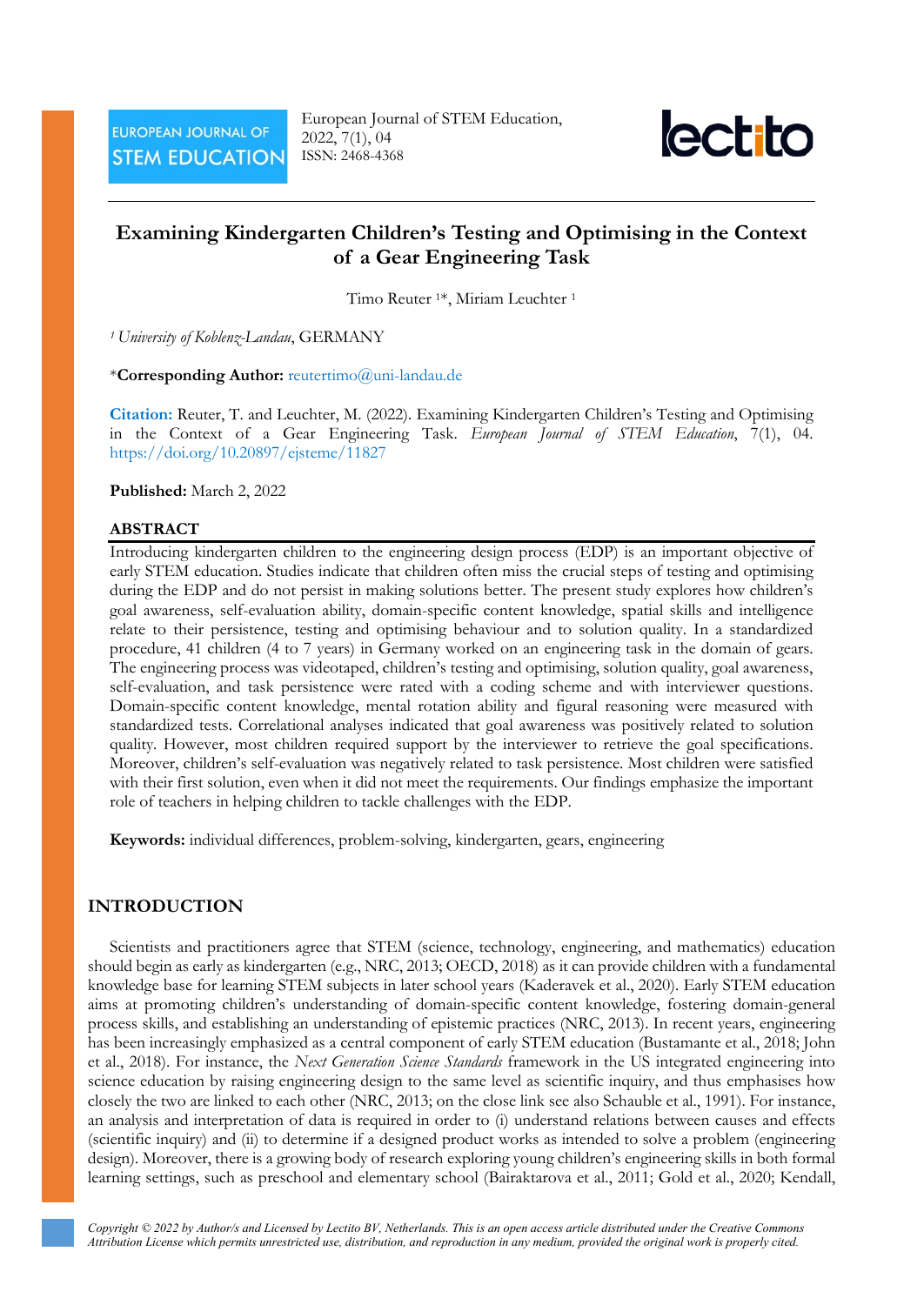2015; Lottero-Perdue and Tomayko, 2020; Strimel et al., 2018a), and informal learning settings, such as museum exhibits (Eshan et al., 2021; Marcus et al., 2021; Tõugu et al., 2017).

In engineering education, particular emphasis is placed on introducing children to the engineering design process (EDP) as the disciplinary core idea of engineering (NRC, 2013). The EDP has evolved as the systematic and iterative problem-solving strategy engineers use to identify and solve problems (Cross, 2008; Lucas et al., 2014; Pleasants and Olson, 2019). The EDP is systematic in that it follows a characteristic sequence of steps comprising (i) identifying a problem, (ii) planning solutions, (iii) building models and prototypes, and (iv) evaluating solutions and prototypes (Cross, 2008). The EDP is iterative in that engineers build various prototypes, continuously test and optimise their solutions, analyse and interpret data, learn from failures, and make decisions based on evidence in order to improve solution quality (Cross, 2008; Lucas et al., 2014). Design failures, i.e. solutions that fail to meet one or more criteria, and the need to revise designs are regarded normal parts of the process (Petroski, 1992). Thus, persisting and learning from failure is considered as a crucial epistemic practice of engineering (Crismond and Adams, 2012; Lucas et al., 2014). Studies comparing the design processes of experts and novices reveal that expert designers go through significantly more iterations than novices, resulting in increased quality of the engineering solution (Atman et al., 2007; Strimel et al., 2018b). However, there are only a few empirical studies that have examined the EDP with focus on the crucial practices of persisting, testing and optimising in kindergarten and elementary school-aged children. Learning more about young children's persistence, testing and optimising, is highly relevant because of its theoretical implications and because it might also inform practitioners for developing targeted intervention programs based on these findings (Strimel et al., 2018a). In the present exploratory study, we therefore investigate kindergarten children's task persistence, testing and optimising when solving an engineering design task.

### **Empirical Studies Examining Children's Task Persistence, Testing and Optimising**

Testing and optimising require the ability to analyse and interpret data (NRC, 2013), which develops between the ages of 3 and 7 (Zimmerman and Klahr, 2018). Children as young as 3 years are capable of spontaneously producing evidence that would enable causal learning (Schulz et al., 2007). However, studies observing children's engineering indicate that pre-schoolers and kindergartners do not sufficiently analyse and interpret data since they tend to neglect testing and optimising (for an overview, see Gold et al., 2020). For instance, Bairaktarova et al. (2011) stress that 3- to 5-year-olds' testing during free play activities with unstructured materials, such as sandboxes or water tables, semi-structured materials, such as paints and paper, and structured play materials, such as snap circuits focused mainly on the completion of a single construction, rather than on evaluating different prototypes to improve the solution quality. Similarly, in a study by Strimel et al. (2018a) 5- to 7-year-old kindergarten children spent only a very small part of their effort on evaluating solutions when solving engineering design tasks. Moreover, most children ended their design session once a single prototype was built (Strimel et al., 2018a). So far, little is known about young children's persistence, and neglection of testing and optimising. However, the few studies indicate that kindergarteners' persistence, testing and optimising might be related to the problem type (well- vs. illdefined), children's goal awareness, ability to realistically self-evaluate solutions, and domain-specific content knowledge (Kendall, 2015; Lottero-Perdue and Tomayko, 2020; Strimel et al., 2018a). In the following, we will briefly address these points.

Children might need to be aware of the goal in order to test and optimise. Strimel et al. (2018a) suggest that the low incidence of persisting, testing and optimising in their study might have been due to the fact that they provided children with ill-defined engineering tasks. In ill-defined engineering tasks, the goal and constraints are not given in advance; thus, the criteria for evaluating a solution must be determined by the problem solver (Dörner and Funke, 2017). As kindergarten children often find it difficult to identify such criteria, well-defined engineering tasks seem more appropriate to investigate kindergarten children's testing and optimising (Haluschak et al., 2018; Strimel et al., 2018a). In well-defined engineering tasks, there is a clearly defined goal that allows for multiple solutions, and the criteria to evaluate a solution are given in advance (Crismond, 2001). In a museum's activity context, Pagano et al. (2019) investigated how the setting of a goal affected family's conversation about engineering practices. Families in a program with a set goal reflected more often on testing, things not working, optimising, and being successful or unsuccessful than families who completed an activity without a set goal.

Nevertheless, well-defined engineering tasks require the problem solver to build and maintain a mental representation of the goal state, which places high demands on the problem solvers' working memory (Kintsch, 2007). As the capacity of working memory in kindergarten children is still developing (Diamond, 2013), children might have problems in building and maintaining adequate mental representations of a goal state. Karmiloff-Smith (1979) demonstrated that 4- to 9-year-olds built accurate initial mental representations of a problem's goal state, but tended to simplify the problem by modifying their mental representation of the goal state during their problemsolving process (Karmiloff-Smith, 1979). In a qualitative study with a well-defined engineering task, Kendall (2015) investigated how six kindergarten children evaluated two design solutions of bridges. When asked to recall the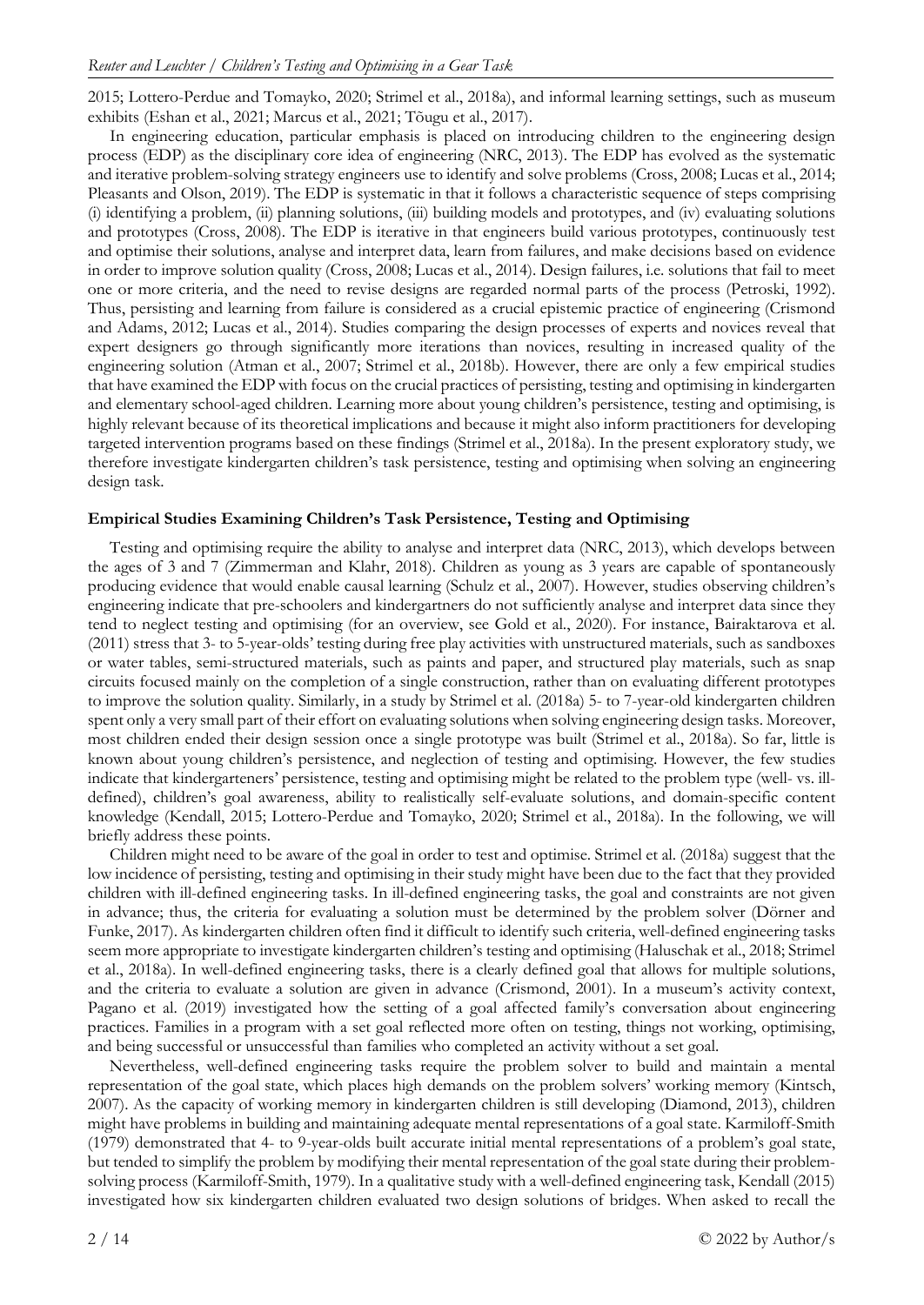requirements the bridge had to meet (length and sturdiness), most children did recall only one of the two requirements. Consequently, studies on kindergarten children's persisting, testing and optimising should control whether children are aware of a task's goal and the task's requirements.

Learning from failures by continuously testing and optimising prototypes requires the ability to assess one's own performance and solutions realistically. Findings from developmental psychology indicate that self-evaluations of 4- to 7-year-olds tend to be unrealistically positive (Harter and Bukowski, 2015; Marsh et al., 2012; Oppermann et al., 2018). Such a bias in perception might lead children not to optimise, as there is nothing to optimise from their point of view. When the children in the study by Kendall (2015) were asked to test and optimise the engineered bridges, children tended to focus on what worked, but neglected failures and their sources. Contrary, in a study by Lottero-Perdue and Tomayko (2020) 5- to 7-year-old kindergarten children were able to accurately self-evaluate their engineered solution with respect to the requirements it had to meet, and almost all of the children opted to optimise their design when asked by the researchers. As the authors acknowledge, the engineering task was quite straightforward with respect to success or failure: The children were asked to build a fence out of wooden and foam blocks to contain a small, fast-, and randomly-moving *HEXBUG nano*® robot and give the robot as much room as possible to move. The children could hardly ignore design failures as in that case the robot evidently broke through the fence. Most children were able to detect failures' causes (e.g., the foam blocks were too light), however, an accurate failure analysis did not automatically lead the children to apply this knowledge in a revised design solution (Lottero-Perdue and Tomayko, 2020). Thus, research on kindergarten children's engineering behaviour might investigate how children's self-evaluation of their solutions relate to their persistence, testing and optimising.

Professional engineers apply scientific and mathematical content knowledge to design, test and optimise solutions (Pleasants and Olson, 2019). For young children, however, the relationship between domain-specific content knowledge and testing, optimising and engineering outcome is less straightforward. On the one hand, studies with 3- to 5-year-olds suggest that children are able to carry out meaningful tests and manipulations on a novel toy, use this evidence to infer causal structures, and thus, learn how the toy works without prior domainspecific knowledge (Schulz et al., 2007). Thus, engaging children in engineering practices such as testing and optimising might provide learning opportunities for relevant domain-specific content knowledge (Lin et al., 2020; Penner et al., 1997).

On the other hand, museum studies with 4- to 9-year-old children and their parents in two conditions (brief instruction on relevant domain-specific content knowledge or not) showed that instructed families displayed more engineering-related talk, and their children made use of the domain-specific knowledge more often than in the other condition (Benjamin et al., 2010; Marcus et al., 2021). To the best of our knowledge, engineering studies with young children so far did not measure children's prior-knowledge in the relevant science domain. In the present study, we therefore measure prior-knowledge and examine how it relates to task persistence, testing, optimising and solution quality.

Moreover, spatial ability has been found to be strongly associated with the development of expertise in STEM over the course of education (Wai et al., 2009). With respect to engineering, spatial skills have been found to be closely linked to physical object manipulation (such as testing and making changes to constructions) for 9- to 13 year-old children (Ramey and Uttal, 2017). The correlation between spatial skills and engineering is likely to be greater the more the engineering task requires the problem-solver to mentally manipulate information about objects in the environment and the motion of objects (Tõugu et al., 2017). In the present study, the children were given a task in which the rotation of gears had to be considered. Consequently, mental rotation ability could possibly play a role and was therefore assessed.

Furthermore, fluid intelligence is one of the most important prerequisites for learning and closely interrelated with reasoning and problem-solving (Diamond, 2013). To the best of our knowledge, studies on engineering in kindergarten did not control for children's fluid intelligence and how it might relate to persistence, testing, optimising and solution quality.

#### **Present Study**

In the present exploratory study, we aim at learning more about how kindergarten children's persistence, testing and optimising in an engineering task is related to children's goal awareness, their self-evaluation of the solution, and their domain-specific content knowledge, spatial skills, and fluid intelligence. As previous studies mostly used more qualitative methods providing fine-granulated insights, we would like to complement these qualitative analyses with a more quantitative approach by measuring and statistically correlating children's persistence, testing and optimising, goal awareness, self-evaluation of the solution, and the objective solution quality to learn more about the interrelations. Additionally, we measure children's content knowledge in the relevant domain, and include mental rotation ability as an indicator of spatial skills as well as figural reasoning as an indicator of fluid intelligence in our analysis. We address the following research questions (RQs):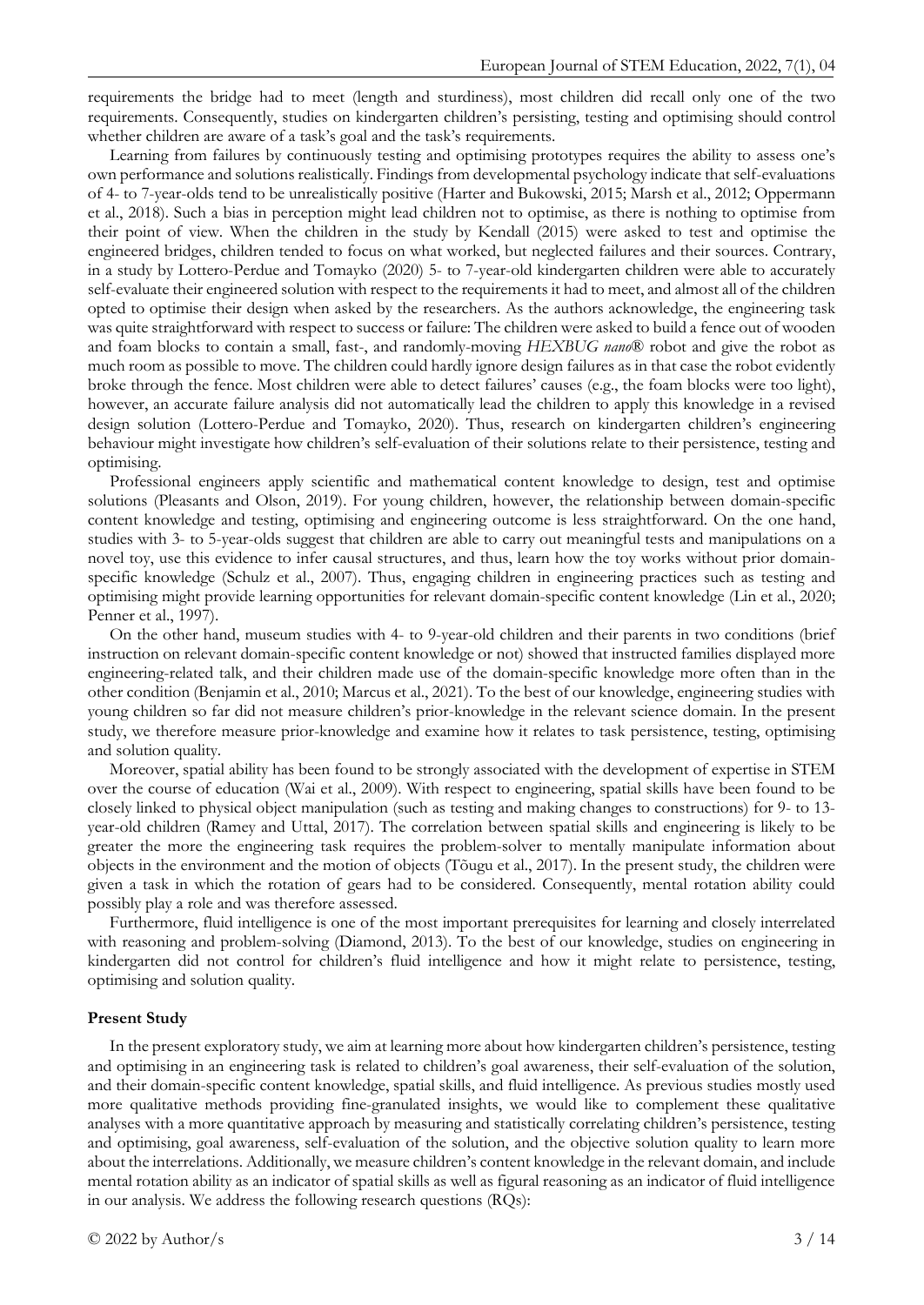

Figure 1. Peg board driving gear and "carousel" | construction materials

- 1. **RQ-1:** What solution quality do the children achieve? (solution quality)
- 2. **RQ-2:** Do the children test and optimise? (testing and optimising)
- 3. **RQ-3:** Are the children aware of the goal? (goal awareness)
- 4. **RQ-4:** Are the children satisfied with their solution? (self-evaluation)
- 5. **RQ-5:** Do the children make full use of the given time for engineering? (time-on-task as an indicator of task persistence)
- 6. **RQ-6:** Do the children want to make a change to their solution when explicitly asked? (willingness to make changes as an indicator of task persistence)
- 7. **RQ-7:** How are solution quality, testing, optimising, goal awareness, self-evaluation, task persistence, domain-specific content knowledge, spatial skills, and fluid intelligence related?

We expect that the better the children's goal awareness is, the more they will test and optimise, which will correspond with a higher time-on-task, and result in better solution quality. Moreover, we assume a negative correlation between children's self-evaluation and their willingness to make changes to their solution.

# **METHODS**

### **Participants**

Forty-one children (18 girls and 23 boys) participated in the study. We recruited the children by convenience sampling in seven kindergartens in a rural part of Germany. All participants were informed about the goals of the study. The children participated voluntarily and with the written consent of their parents. The convenience sampling yielded the following age distribution: Three children were 4 years old (one child was 51 months, two children were 58 months), 17 children were 5 years old, another 17 children were 6 years old, and two children were 7 years old (82 months and 91 months). The age information is missing for two children. Given the explorative nature of our study, we deliberately decided to allow the wide age range to get as much variance as possible in our data.

# **Engineering Task**

We developed a well-defined engineering design task in the domain of gears. Gears seem to be a suitable domain to study 4- to 7-year-old children's testing and optimising for at least three reasons: (i) Children can easily construct, test and modify gears with age-appropriate (toy) gear-kits. (ii) Gears allow for formulating tasks with clear goals (well-defined problems), e.g., making a target gear spin in a given direction with specified turning direction of a driving gear. Moreover, the children can directly and constantly test the achievement of such a goal by turning the gears and receive immediate feedback by observing the resulting turning direction. (iii) Gears are an elementary component of mechanics and incorporate domain-specific content knowledge. Developmental studies suggest that children differ with respect to their content knowledge about gears' turning direction (Reuter and Leuchter, 2021; Lehrer and Schauble, 1998). Among 4- to 7-year-olds, there are children who know that meshed gears turn in opposite directions, children who have naïve concepts (meshed gears turning in the same direction), and children who have no apparent concepts (Reuter and Leuchter, 2021).

In a one-to-one setting, the children received a plastic peg board (31cm×22cm) with two red plastic gears (approximately 12 cm in diameter with 14 teeth) that were permanently fixed on the board. One gear was on the left-hand side at the front of the peg board and had a crank (driving gear). An arrow pointing to the right was glued on the driving gear. The other gear was on the right-hand side further back on the peg board. This gear also had an arrow on it pointing to the right. Additionally, a sitting stick figure made of paper looking in the direction of the arrow was placed at the gear (see **Figure 1**).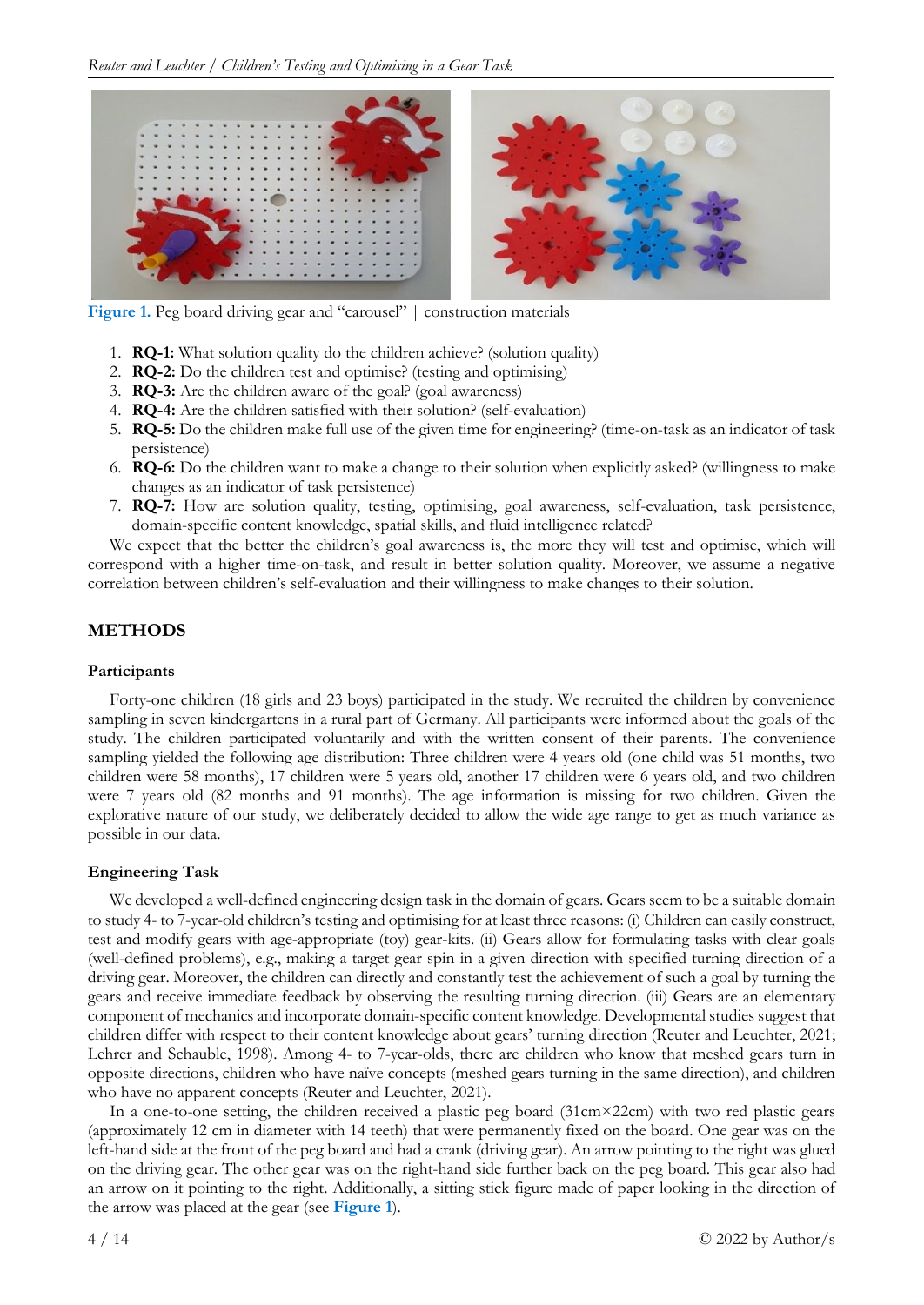The interviewer told the children that this gear was a 'carousel' with a person on it. Then, the interviewer instructed the children that the 'carousel' should turn forward, i.e., in the direction of the arrow (specification 1) when the driving gear is turned in the direction of the arrow (specification 2). As constructional materials, the children received two red gears that were the same size as the driving gear and carousel (large gear), two mediumsized blue gears (approximately 9cm in diameter with ten teeth), two small purple gears (approximately 6 cm in diameter with six teeth) and six plugs (see **Figure 1**). The peg board had prefabricated holes that allowed one to easily mount the gears with a plug. The interviewer pointed out to the children that she or he could use all of the materials, but they did not have to do so. It was possible to connect the driving gear with the carousel using two gears (e.g., the two large red ones). The intended difficulty for the children was to realize that this straightforward (and maybe the most obvious) solution would result in the wrong turning direction of the carousel; thus, it would not meet specification 1. The task can be characterized as a well-defined engineering task since it had a clear goal state, i.e., clearly defined specifications (turning direction of the carousel with a given turning direction of the driving gear); it demanded goal-oriented thinking under constraints (the driving gear and carousel were fixed, and the construction materials and space were restricted); and it allowed for more than one possible solution (e.g., connecting driving gear and carousel with three or with five gears, and there were different possible arrangements of the gears).

### **Test Procedure**

The engineering design task was conducted in one-to-one situations in a quiet room in the children's kindergartens. The interviewer and the child were sitting side by side at a table or on the floor. It was carried out using a standardized procedure, consisting of three or four steps: (i) introduction, (ii) engineering trial 1, (iii) assessment of task persistence, goal awareness and probing for children's self-evaluation of their solution and, if applicable (iv) engineering trial 2. **Table 1** describes the procedure of the engineering task in detail. The complete procedure was videotaped.

|              |                | Step Interviewer does                                                                                                                                        | Interviewer says                                                                                                                                                                                                                                                                                                                                                                                                                                                                                                                                                                                                                            |  |  |  |  |  |
|--------------|----------------|--------------------------------------------------------------------------------------------------------------------------------------------------------------|---------------------------------------------------------------------------------------------------------------------------------------------------------------------------------------------------------------------------------------------------------------------------------------------------------------------------------------------------------------------------------------------------------------------------------------------------------------------------------------------------------------------------------------------------------------------------------------------------------------------------------------------|--|--|--|--|--|
|              | $\mathbf{1}$   | Places an empty peg board, two yellow<br>large size gears, two blue medium-sized<br>gears, two purple small size gears, and<br>plugs on the table.           | Today, you can play with gears.<br>Here, you have various gears. Now you get to test how to<br>put the gears on the peg board.                                                                                                                                                                                                                                                                                                                                                                                                                                                                                                              |  |  |  |  |  |
|              | $\overline{2}$ | Removes the mounted gears from the<br>peg board.                                                                                                             | Okay, now you know how it works!                                                                                                                                                                                                                                                                                                                                                                                                                                                                                                                                                                                                            |  |  |  |  |  |
|              | 3              | Places the peg board with the fixed<br>driving gear and fixed "carousel" on the<br>table.                                                                    |                                                                                                                                                                                                                                                                                                                                                                                                                                                                                                                                                                                                                                             |  |  |  |  |  |
|              | 4              | Points to the driving gear.                                                                                                                                  | Look, here is a gear with a crank. You can turn it.<br>The gear here is a carousel. You see, there is a person sitting<br>on it.<br>Introducing the well-defined problem: Now, your task is this:<br>(i) The carousel should rotate in the direction of the arrow so<br>that the person on the carousel moves forward<br>(ii) when you turn the crank in the direction of the arrow.                                                                                                                                                                                                                                                        |  |  |  |  |  |
| Introduction | 5              | Points at the "carousel" gear.                                                                                                                               |                                                                                                                                                                                                                                                                                                                                                                                                                                                                                                                                                                                                                                             |  |  |  |  |  |
|              | 6              | (i) turns the carousel in the direction of<br>the arrow with his finger, and<br>(ii) turns the driving gear in the direction<br>of the arrow with his finger | Turn the crank in the direction of the arrow! That's right,<br>you can turn this way.<br>Then, the person should move forward on the carousel. Turn<br>the carousel forward! Okay, that's how the carousel should<br>go.<br>You can use all the gears and plugs for building - but you do<br>not have to. Do you understand the task? Do you have any<br>questions?<br>Since more children are supposed to get their turn with this<br>game today, I have to look at the clock. When the time is up,<br>I will tell you and we will look at what you have built. If you<br>have a product before then, you let me know. Okay, start<br>now! |  |  |  |  |  |
|              |                |                                                                                                                                                              |                                                                                                                                                                                                                                                                                                                                                                                                                                                                                                                                                                                                                                             |  |  |  |  |  |

#### **Table 1.** Procedure of the engineering task

**Trial 1** Stops the time (max. 3 minutes)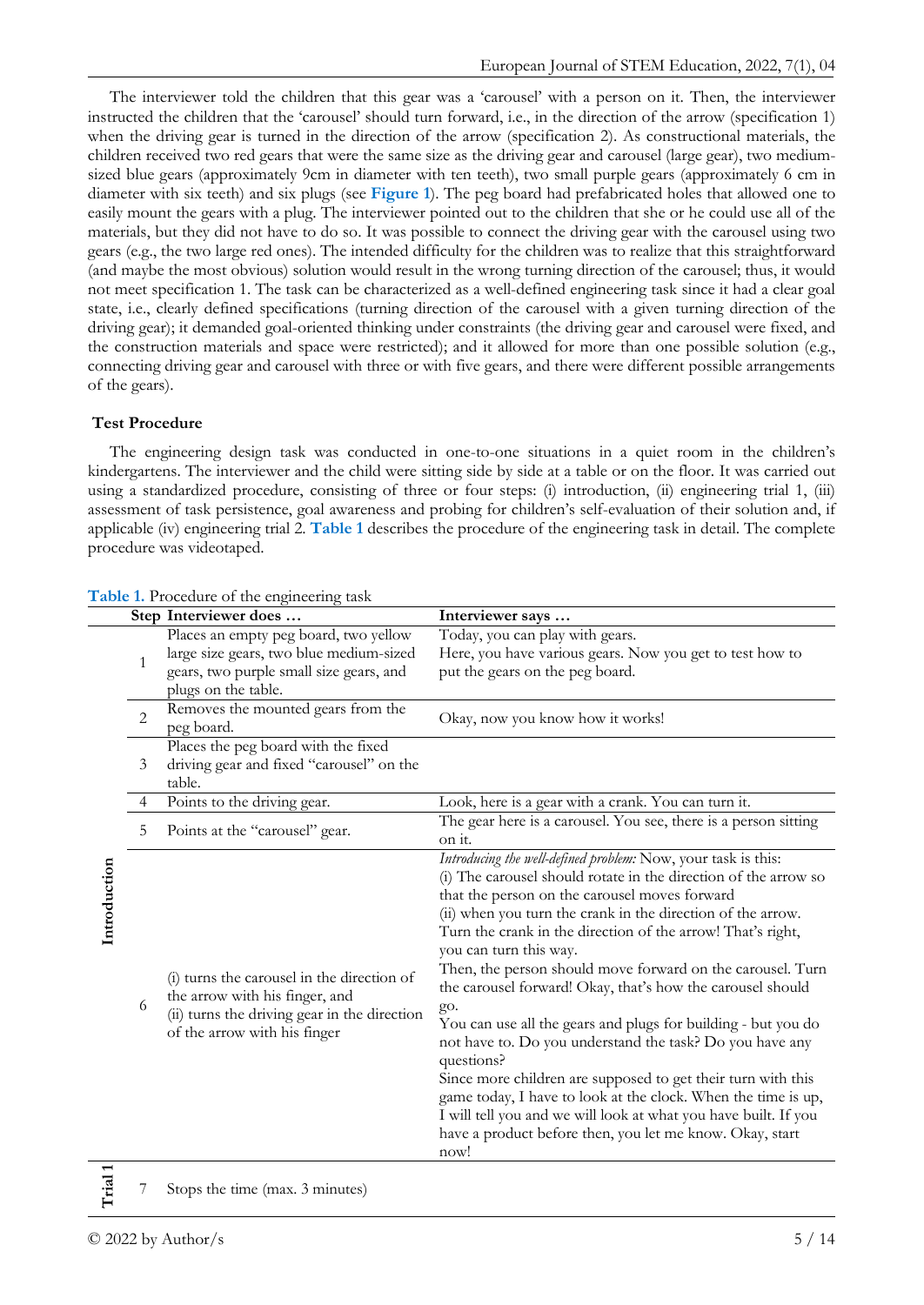|            | Step Interviewer does                 | Interviewer says                                                                                                                                                                                                                                                                   |  |  |  |  |  |
|------------|---------------------------------------|------------------------------------------------------------------------------------------------------------------------------------------------------------------------------------------------------------------------------------------------------------------------------------|--|--|--|--|--|
|            | 8                                     | Exploring task persistence: [If child finishes before the three<br>minutes are up]: Okay, you have a product you want to show<br>me yet? I'll look in a minute.<br>[If the three minutes are up]: Okay, I'm afraid the time is up.<br>I can't wait to see what you've built!       |  |  |  |  |  |
| Assessment | 9                                     | Probing goal awareness: Before we look at your construction, tell<br>me again: What was the task?<br>If the child did not provide a complete description of the<br>task, the interviewer probed for the missing specifications]:<br>E.g., What direction should the carousel turn? |  |  |  |  |  |
|            | 10                                    | Probing self-evaluation: Are you satisfied with your solution?                                                                                                                                                                                                                     |  |  |  |  |  |
|            | 11                                    | Probing task persistence: Do you want to change something?<br>[If yes]: Okay, then you can build again!                                                                                                                                                                            |  |  |  |  |  |
| Trial      | Stops the time (max. 2 minutes)<br>12 |                                                                                                                                                                                                                                                                                    |  |  |  |  |  |

| d a good iob! Now we're done :<br>)kav.<br>.: todav<br>tor<br>VOU <sub>1</sub><br>-did |
|----------------------------------------------------------------------------------------|

| <b>Score</b> |                                         | <b>Description</b>                                                                                                |
|--------------|-----------------------------------------|-------------------------------------------------------------------------------------------------------------------|
| 3 points     | Complete, adequate prototype            | Driving gear and carousel are connected with an <i>odd</i> number of gears                                        |
|              | 2 points Complete, inadequate prototype | Driving gear and carousel are connected with an even number of gears                                              |
| $1$ point    | Incomplete prototype                    | Gears have been built on the driving gear and/or the carousel, but driving<br>gear and carousel are not connected |
|              | 0 points No prototype                   | Neither driving gear nor carousel are meshed with another gear                                                    |

Note. When a child builds a complete prototype but then makes an alteration making it incomplete again at the 3 minutes mark of trial 1 (or 2 minutes mark of trial 2), it would be coded as an incomplete prototype.

# **Coding Scheme for the Engineering Design Task**

To analyse the children's testing and optimising, we developed a coding scheme in a two-step process. First, all categories of the coding scheme were derived in a top-down approach. We therefore adapted parts of the *Metacognitive Skills in Constructional Play Engagement (MetaSCoPE)* coding scheme (Spektor-Levy et al., 2017). Second, two raters independently tested the coding scheme with 20 videos. To obtain interrater agreement, we calculated Cohen's kappa (Cohen, 1960). In an iterative process, the coding scheme was revised in a bottom-up procedure, uncertainties were discussed by the raters and decision criteria were clarified. The final coding scheme comprised a code to rate the solution quality, four dichotomous codes indicating children's testing and optimising, and two codes to record the children's goal awareness.

# Solution quality

We rated the quality of the prototype the children had built with a score ranging from 0 to 3 points (see **Table 2**) after trial 1 and, if applicable, after trail 2. Rater agreement was substantial with Cohen's kappa=.767. However, given the clear coding scheme, this appears to be a rather low agreement. In some cases, it was not clear from the videos whether two (or more) gears were meshing or not. We decided for these cases to always code as if the gears were meshing (i.e., to give the higher score).

# Testing and optimising

We coded indications of testing and optimising for trial 1 and, if applicable, for trial 2. To account for the findings of Bairaktarova et al. (2011) and Strimel et al. (2018a), we distinguished between children's testing of incomplete prototypes (e.g., turning two meshed gears) and of complete prototypes (turning the driving gear to move the carousel) during the trial. Following the same logic, we distinguished between changes children made to incomplete and to complete prototypes during the trial. Cohen's kappa was .614; thus, according to Landis and Koch (1977), rater agreement can be regarded as substantial.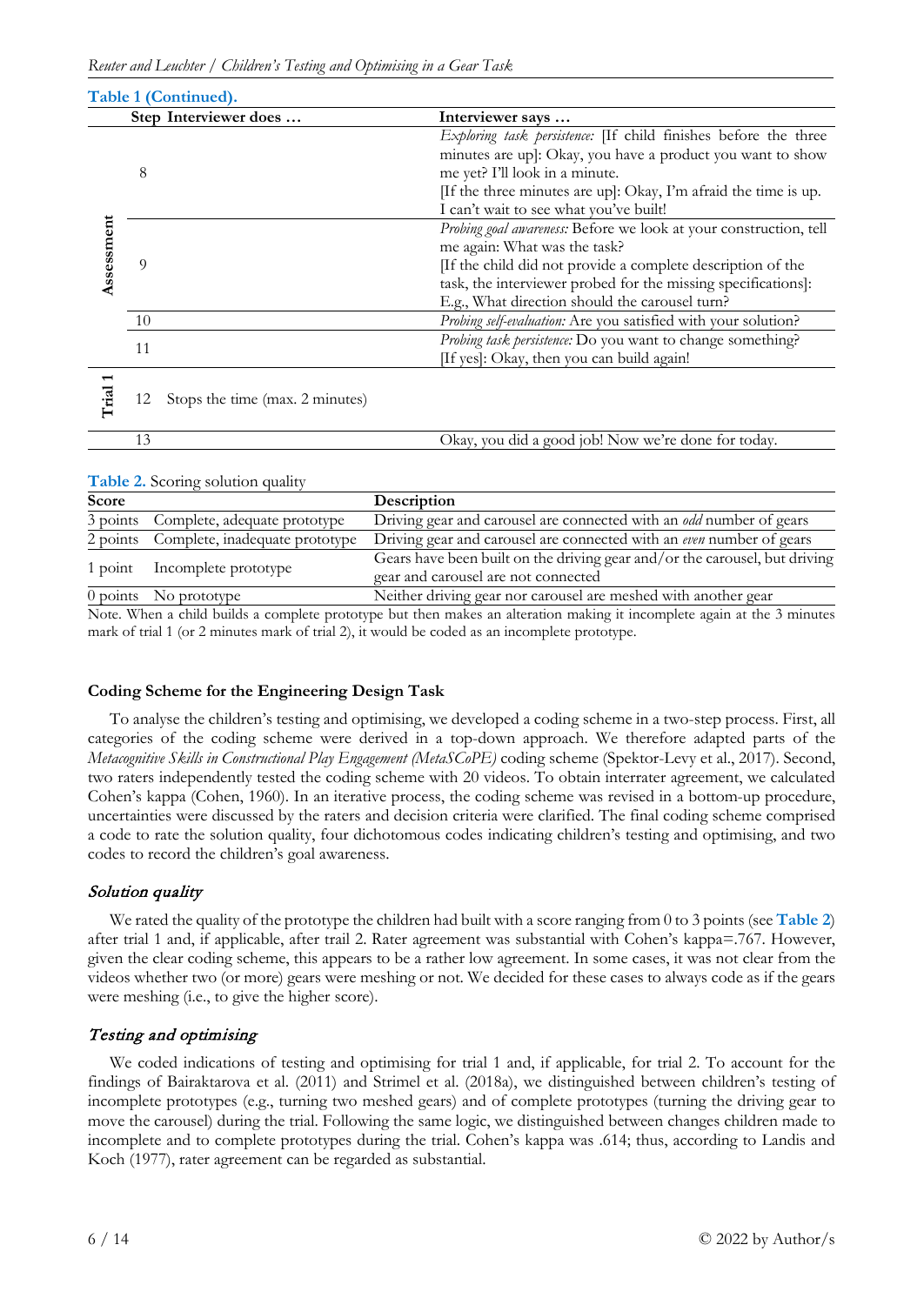|          | $\sim$ 0.0 $\sim$ 0.0 $\sim$ 0.0 $\sim$ 0.0 $\sim$ 0.0 $\sim$     |      |         |              |         |         |          |      |         |      |  |
|----------|-------------------------------------------------------------------|------|---------|--------------|---------|---------|----------|------|---------|------|--|
|          |                                                                   |      |         | 3            |         | 5       | $\Omega$ |      | 8       |      |  |
|          | solution quality <sup>a</sup>                                     |      |         |              |         |         |          |      |         |      |  |
|          | testing $.713$                                                    |      |         |              |         |         |          |      |         |      |  |
|          | optimisingb                                                       | .459 | .681    |              |         |         |          |      |         |      |  |
|          | <b>316</b> goal awareness <sup>c</sup>                            |      | .140    | .444         |         |         |          |      |         |      |  |
|          | self-evaluation <sup>b</sup>                                      | .180 | $-.167$ | $-.356-.007$ |         |         |          |      |         |      |  |
| $\Omega$ | task persistence (time-on-task) $\frac{b}{2}$ -.009               |      | .453    | .479         | $-.078$ | $-.573$ |          |      |         |      |  |
|          | task persistence (willingness to make changes) <sup>b</sup> -.218 |      | .032    | .229         | $-.037$ | $-.677$ | .004     |      |         |      |  |
| 8        | content knowledge gears' turning direction <sup>a</sup> .034      |      | $-.056$ | .039         | .290    | $-.362$ | $-.099$  | .168 |         |      |  |
| 9        | mental rotation ability <sup>a</sup>                              | .336 | .238    | .233         | .103    | $-.227$ | $-.221$  | .186 | $-.069$ |      |  |
| 10       | figural reasoning ability <sup>c</sup>                            | .131 | $-.056$ | .210         | .015    | .033    | $-.168$  | .267 | $-.005$ | .374 |  |
|          |                                                                   |      |         |              |         |         |          |      |         |      |  |

#### **Table 3.** Correlations

Note. <sup>a</sup>Interval, normally distributed; <sup>b</sup>Cntinuous dichotomy; <sup>c</sup>Interval, non-normally distributed; Significant correlations (p<.05) are highlighted in bold.

### Goal awareness

We recorded and coded whether the children were able to name specification 1 (the carousel should turn in the direction of the arrow) without the help of the interviewer, with help or not at all. We did the same for specification 2 (the driving gear has to be turned in the direction of the arrow). The final rater agreement was substantial with Cohen's kappa=.754. We calculated a score to quantify children's goal awareness. For each of the two specifications, the children received 2 points if they provided the correct answer on their own, 1 point if they provided the correct answer after the probing of the interviewer, and 0 points if they did not give a correct answer even after probing. Thus, the score ranged from 0 to 4 points.

#### **Testing Domain-Specific Knowledge, Spatial Skills and Figural Reasoning**

We tested children's domain-specific conceptual knowledge of gears' turning direction in a standardized oneto-one interview (gear-interview). The children were shown eight different gear configurations (items) built with physical gears. Each item consisted of a driving gear with an arrow indicating the turning direction that was meshed with one or more other gears (target gears). The children had to predict the turning direction of the target gears. All gears were fixed, that is, they could not rotate. This meant that the children could not learn during the test. Moreover, there was no teaching on gear functioning before. For a detailed description of the procedure see Authors. The internal consistency was high with *αKD*20=.912. The children could achieve a maximum score of 26 points.

We assessed mental rotation ability with the *Picture Rotation Test (PRT)* (Quaiser-Pohl, 2003) as an indicator for spatial skills. Children were presented with coloured three-dimensional target images of people (e.g., an ice-skater) and animals (e.g., a tiger) as well as three comparison images. Two of them were mirrored and rotated and one was only rotated. The children had to identify the rotated image of the target image. The maximum score was 16 points.

As an indicator of fluid intelligence, we measured figural reasoning with the matrices subtest from the *Culture Fair Test (CFT)* (Weiß and Osterland, 2013). The children could reach a maximum score of 15 points. All tests were conducted about one week before the engineering task to ensure adequate testing time and cognitive loads for the age group.

#### **Correlational Analysis**

For the correlational analysis, we considered the different measurement levels of the variables and whether the data were distributed normally or not (c.f. Field, 2011; see **Table 3**). We calculated Pearson's correlation coefficient *r* for pairs of variables that were normally distributed at the interval level. We calculated Spearman's correlation coefficient *ρ* for pairs of variables with one or both variables non-normally distributed at the interval level. We calculated the biserial correlation coefficient  $r<sub>b</sub>$  for pairs of variables where one of the variables was measured dichotomously but had an underlying continuum, and the other variable was normally distributed at the interval level. In cases of non-normally distributed data of the interval level variable, we calculated the biserial correlation coefficient based on Spearman's correlation coefficient *ρ*. We calculated the tetrachoric correlation coefficient *r*tet for pairs of dichotomously measured continuous variables.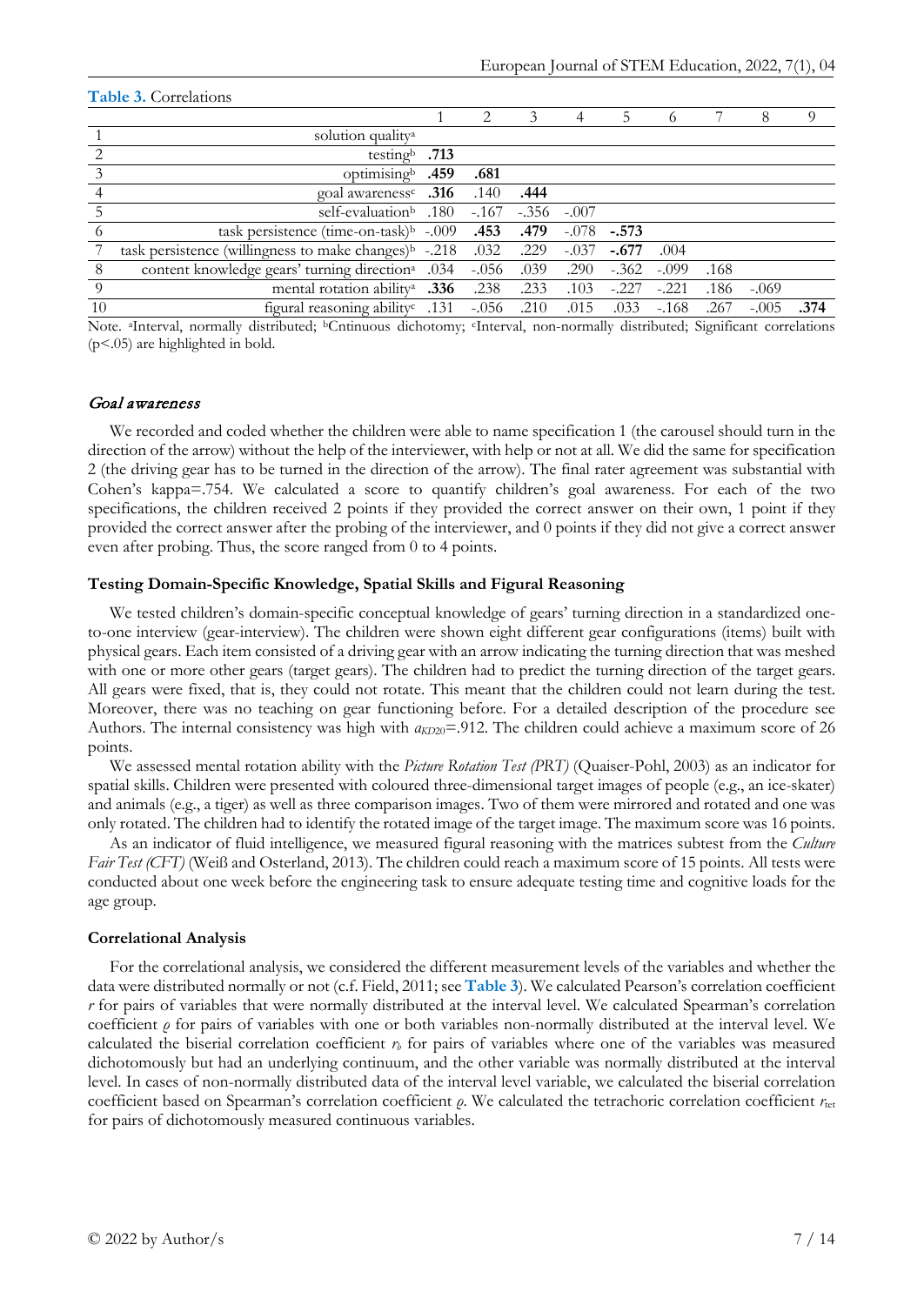### **RESULTS**

### **Mean Values and Proportions**

### RQ 1: Solution quality

The mean quality of children's solutions in trial 1 was  $1.61$  (SD=1.02, range=0-3). Nine children built a complete and adequate prototype, 14 children a complete but inadequate prototype. Eleven children had an incomplete prototype at the end of trial 1 (max. 3 minutes), and seven children had no prototype. For the subsample of the children who did trial 2 (n=23), the mean score slightly increased from 1.48 (SD=0.95) after trial 1 to 1.70 (SD=0.88) after trial 2. However, the mean scores of trial 1 and trial 2 did not differ significantly,  $t(22)=$ 1.417, p=.171, as a paired sample t-test revealed. Thus, only trial 1 will be considered in the further analyses.

### RQ 2: Testing and optimising

We first analysed children's testing and optimising regardless of the completeness of the prototype. Thirty children tested at least once. Twenty-six children made at least one change. To examine whether children's testing behaviour differed for incomplete and complete prototypes, we restricted our analysis to children who finished trial 1 with a complete prototype  $(n=23)$ . Sixteen of them tested the functioning of both incomplete and complete prototypes. Four of them tested the functioning of complete prototypes only, and one child the functioning of incomplete prototypes only. Two of them did not test at all. To examine whether children's optimising behaviour differed for incomplete and complete prototypes, we restricted our analysis to children who finished trial 1 with a complete, but inadequate prototype (n=14). Six of them made changes to both incomplete and complete prototypes, another six children made at least one change to an incomplete, but not to a complete prototype, and two of them did not make any changes.

### RQ 3: Goal awareness

The mean score for goal awareness was 2.24 (SD=1.07, range=0-4). Five children (12%) provided a complete and correct description of both specifications on their own. 27 children (66%) provided an incomplete description of the task and did not mention the turning direction. However, with probing of the interviewer, they were able to give the complete description. Thus, there were a total of 32 children (78%) who could correctly name both specifications. The remaining nine children (22%) provided incomplete or no description of one or of both specifications, despite the interviewer's probing.

### RQ 4: Self-evaluation

When asked by the interviewer, 31 children (75%) said that they were satisfied with their solution in trial 1.

# RQ 5 and RQ 6: Task persistence

Sixteen children (39%) made full use of the time allowed at trial 1 and thus were interrupted by the interviewer after 3 minutes of engineering. Correspondingly, the other 25 children (61%) presented a solution to the interviewer before the 3 minutes were over. Their mean time-on-task was 114 seconds (SD=41.8). When asked by the interviewer, 23 children (56%) opted to make changes to their solution. Hence, these 23 children did trial 2. Nine of these children made full use of the two minutes that were allowed in trial 2. The other 14 children finished before the two minutes were over with a mean time-on-task of 76 seconds (SD=32.8). The mean time-on-task for the children who did trial 1 only was 134 seconds (SD=51.2), and it was 237 seconds (SD=58.4) for the children who did both trial 1 and trial 2.

#### **Correlational Analyses**

### RQ 7: correlations

The solution quality was positively related to testing, to optimising, to goal awareness and to children's mental rotation ability. Testing was positively related to optimising, and to time-on-task. Optimising was positively related to goal awareness and to time-on-task. The children's self-evaluation of their solution was negatively related to time-on-task. Moreover, self-evaluation was negatively related to the children's willingness to make a change to their solution. Mental rotation ability  $(M=9.78, SD=4.11)$  was positively correlated with figural reasoning ability (M=4.29, SD=2.72). Domain-specific content knowledge on gears' turning direction (M=11.49, SD=5.64) did not significantly correlate with any of the other variables. **Table 3** gives an overview of the correlation matrix.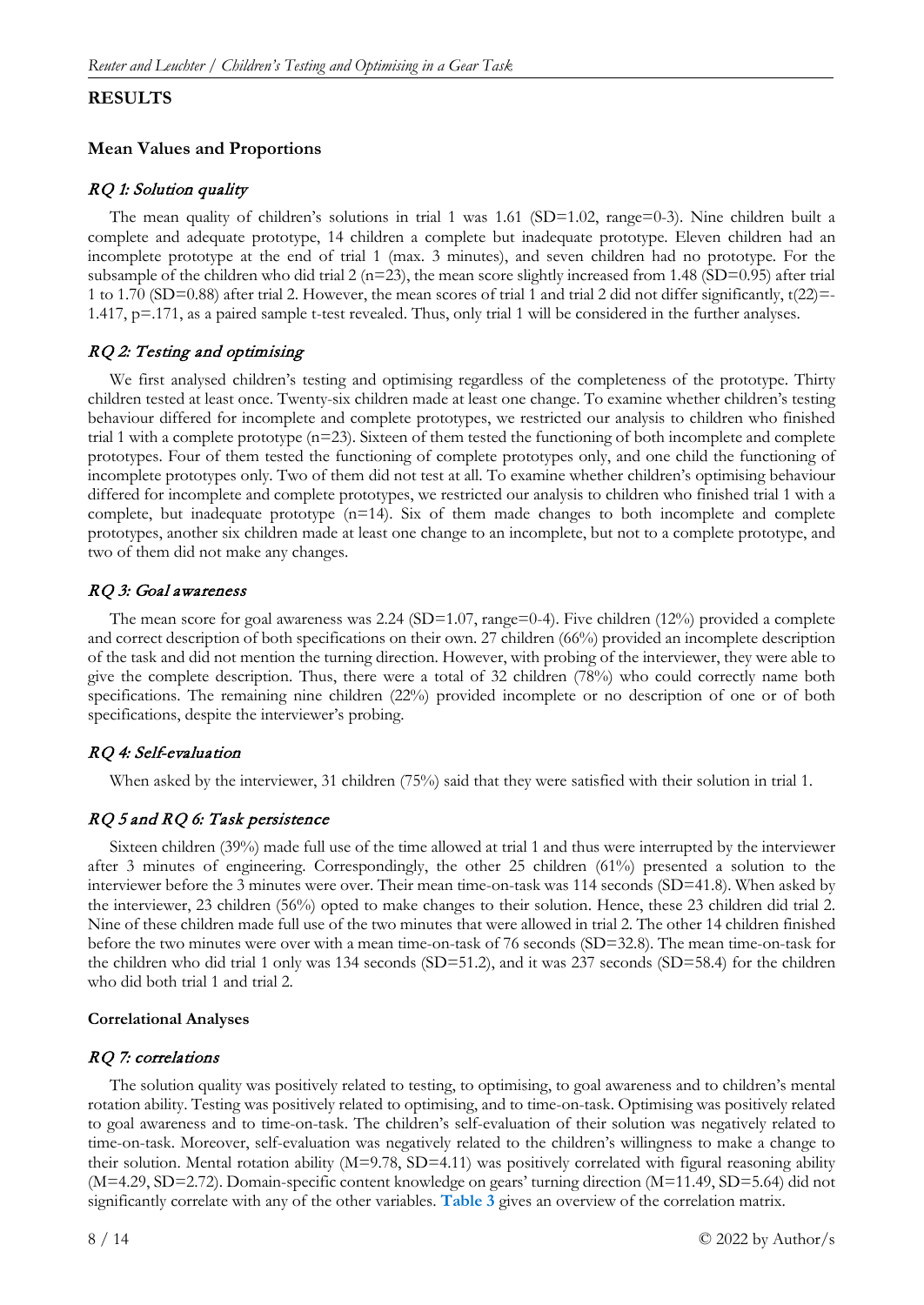|                                    |             |                         |                               |                    |                           |                                                                                  | Trial 1: Number of children who                                                               |                                                                                                                           |                                                                  |                                                                             |                                                              |
|------------------------------------|-------------|-------------------------|-------------------------------|--------------------|---------------------------|----------------------------------------------------------------------------------|-----------------------------------------------------------------------------------------------|---------------------------------------------------------------------------------------------------------------------------|------------------------------------------------------------------|-----------------------------------------------------------------------------|--------------------------------------------------------------|
|                                    |             |                         |                               |                    | were aware of<br>the goal |                                                                                  |                                                                                               |                                                                                                                           | Content knowledge gears'<br>turning direction                    |                                                                             |                                                              |
| after trial<br>quality<br>Solution |             | at least once<br>tested | once<br>at least<br>optimised | Total <sup>1</sup> | without probing           | the<br>(self-evaluation)<br>satisfied with<br>solution<br>were<br>$\ddot{\cdot}$ | persistence)<br>$\tilde{\zeta}$<br>made full use of the<br>(task<br>minutes<br>$\bullet$<br>: | (task<br>changes<br>$\overline{\phantom{0}}$<br>after trial<br>persistence)<br>make<br>$\circ$<br>asked<br>wanted<br>when | a correct concept<br>turning<br>direction<br>gears'<br>had<br>ЪÓ | had an incorrec<br>direction<br>of gears'<br>turning<br>concept<br>$\vdots$ | had no apparent<br>direction<br>concept of gears'<br>turning |
|                                    | $\mathbf n$ | $(n=30)$                | $(n=26)$                      | $(n=32)$           | $(n=5)$                   | $(n=31)$                                                                         | $(n=16)$                                                                                      | $(n=23)$                                                                                                                  | $(n=9)$                                                          | $(n=14)$                                                                    | $(n=18)$                                                     |
| 3 pts.                             | 9           | 9                       | 6                             | 8                  | (3)                       | 9                                                                                | 2                                                                                             | 4                                                                                                                         | 3                                                                | 3                                                                           | 3                                                            |
| 2 pts.                             | 14          | 12                      | 12                            | 12                 | (2)                       | 9                                                                                | ⇁                                                                                             | 6                                                                                                                         | 4                                                                | 6                                                                           | 4                                                            |
| 1 pt.                              | 11          | 7                       |                               |                    | $\left( 0\right)$         |                                                                                  | $\Omega$                                                                                      | 10                                                                                                                        | 2                                                                | 3                                                                           | 6                                                            |
| $0$ pt.                            | 7           | $\overline{c}$          |                               | 5                  | (0)                       | $^{\circ}$                                                                       |                                                                                               | 3                                                                                                                         | $\Omega$                                                         | $\overline{c}$                                                              | 5                                                            |

| Table 4. Association between solution quality and testing and optimizing, goal awareness, self-evaluation, task |  |  |  |  |
|-----------------------------------------------------------------------------------------------------------------|--|--|--|--|
| persistence, and content knowledge                                                                              |  |  |  |  |

Note. 3 pts.: Complete, adequate prototype; 2 pts.: Complete, inadequate prototype; 1 pt.: Incomplete prototype; 0 pt.: No prototype; 1 number of children who named both specifications with or without probing of interviewer.

Our next analysis is concerned with the association between solution quality and all other variables (**Table 4**). However, with respect to content knowledge, the mean value does not adequately represent the concepts. Thus, we categorize the children as either having the correct concept (meshed gears turn in opposite directions), an incorrect concept (meshed gears turn in the same direction), or no apparent concept by using the binomial distribution (P26;1/2 [X=17]=8.43%, meaning that 17 out of 26 consistent responses have 8.43% probability of occurring by chance, i.e., by guessing). Children with at least 17 out of 26 correct predictions in the gear interview were considered as having the correct concept (n=9). Children with at least 17 out of 26 incorrect predictions were considered as having the incorrect concept (n=14). Children without a consistent answer pattern were considered as guessing, thus having no apparent concept (n=18).

Due to the small sample size, Fisher-Freeman-Halton's exact test was used to determine if there was a significant association between solution quality and the respective variable (Bortz and Lienert, 2008). In the case of a significant association, we performed post-hoc pairwise comparisons with Bonferroni corrected significance level of p<.008. There was a statistically significant association between solution quality and testing,  $\chi^2$ =10.942, p=.006. The higher the solution quality, the higher the proportion of children who tested at least once. Pairwise comparisons revealed that children with a complete and adequate prototype (3 points) differed significantly (Fisher's exact test, p=.005) from children with no prototype (0 points) in their testing behaviour (9/9 vs. 2/7). Furthermore, there was a statistically significant association between solution quality and optimising,  $\chi^2$ =9.776, p=.016. Pairwise comparisons revealed that children with a complete, but inadequate prototype (2 points) differed significantly (Fisher's exact test, p=.003) from children with no prototype (0 points) in their optimising behaviour  $(12/14 \text{ vs. } 1/7)$ . There was no statistically significant association between solution quality and any of the other variables (all  $p > .05$ ).

However, on a descriptive level, there was a U-shaped association between solution quality and self-evaluation: For both 3 points and 0 points, the proportion of children who were satisfied with their constructions was high  $(9/9 \text{ and } 6/7)$ , whereas for both 2 points and 1 point the proportion was comparably low  $(9/14 \text{ and } 7/11)$ . Likewise, on a descriptive level, an inverted U-shaped association could be observed between solution quality and task persistence: For both 3 points and 0 points, the proportion of children making full use of the three minutes was rather low (2/9 and 1/7), whereas for both 2 points and 1 point the proportion was comparably high (7/14) and 6/11). Furthermore, 10 out of 11 children with 1 point in solution quality wanted to make a change to their construction when asked by the interviewer after trial 1. For all other children, this proportion was lower with 43 %.

With respect to children's content knowledge of gears' turning direction, descriptive data show on the one hand: The better the solution quality, the greater the proportion of children with the correct concept. On the other hand, the data also show: Among the children with an adequate prototype (3 points), 3 out of 9 had the correct concept of gears' turning direction. Another 3 achieved the 3 points with an incorrect concept, and the remaining 3 children without an apparent concept.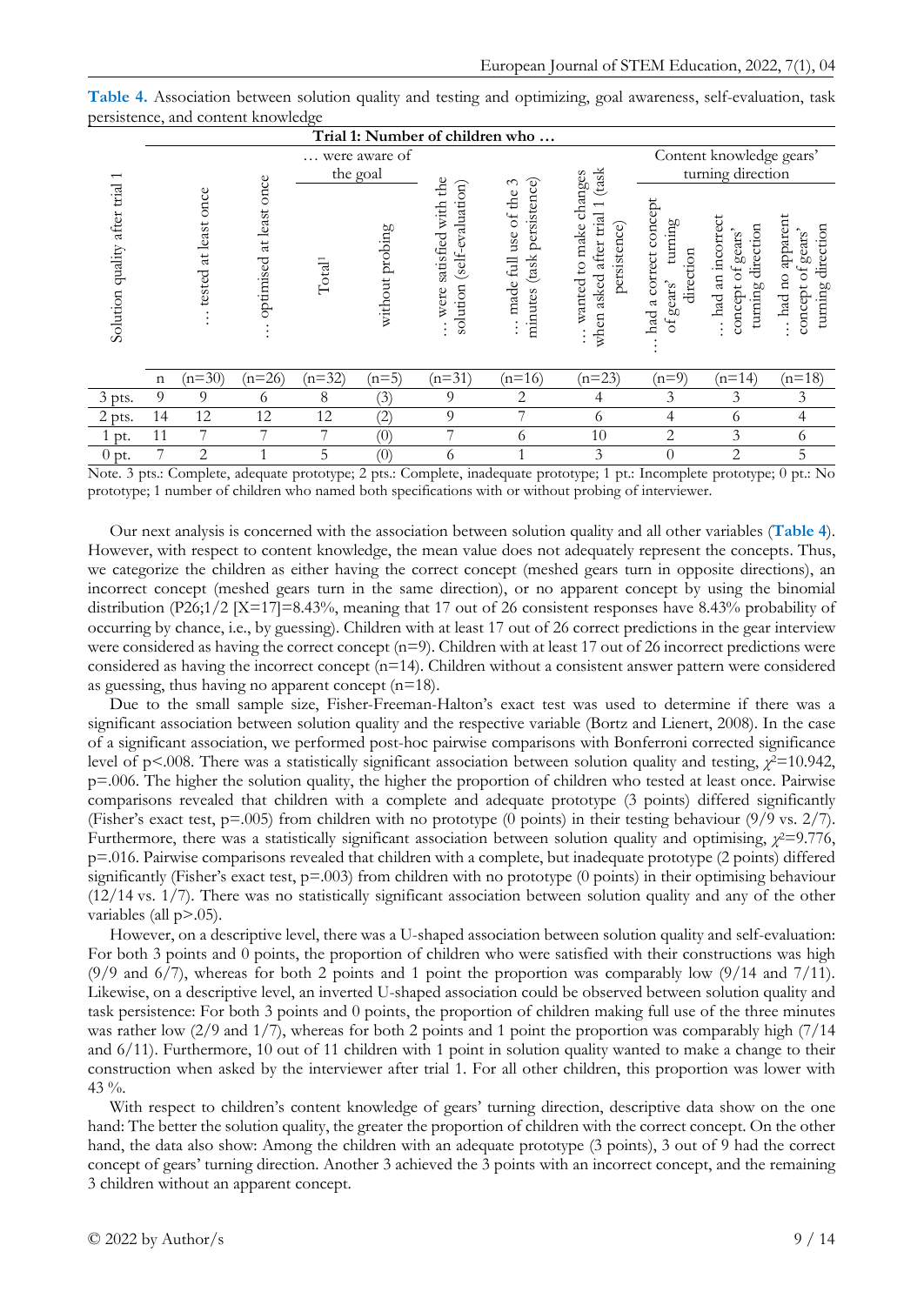# **DISCUSSION**

In our exploratory study, we attempted to learn more about kindergarten children's persistence, testing and optimising in an engineering task and how these behaviours are related to children's goal awareness, their selfevaluation of the solution, their domain-specific content knowledge, spatial skills, and fluid intelligence. Therefore, we had 4- to 7-year-old children work on a well-defined engineering task with more than one possible correct solution in the domain of gears. We rated the solution quality (RQ-1); observed the children's engineering behaviour for incidences of testing and optimising (RQ-2); and measured goal awareness (RQ-3), self-evaluation of the solution (RQ-4), and task persistence (RQ-5 and RQ-6). Moreover, we included the children's domainspecific content knowledge, mental rotation ability and figural reasoning ability and explored how all aspects were related to each other (RQ-7). The discussion section aims at integrating the results of the research questions and attempts to draw a coherent picture of the findings.

#### **Testing, Optimising and Task Persistence**

The majority of the children showed at least one indication of testing and optimising in the course of the engineering trial. As expected, both testing and optimising did correspond with a higher time-on-task and with increased solution quality. These findings are in line with studies showing that experts achieve better solutions than novices by going through more design iterations (Atman et al., 2007; Strimel et al., 2018b). Thirty-nine percent of the children made full use of the 3 minutes. Other than expected, there was no significant linear correlation between time-on-task and solution quality. Descriptive data showed that children who succeeded to build an adequate prototype did not necessarily make full use of the time. This indicates that the task was easy enough for these children. Moreover, children who did not succeed in the task at all did not make full use of the time as well. This might be an indicator that the task was not sufficiently interesting for these children (Crismond, 2001) or that they did not succeed in inhibiting other stimuli (Miyake et al., 2000). Approximately 50% of the children opted to make changes to their solution when explicitly asked by the interviewer. There was no significant correlation between willingness to make changes and solution quality. Moreover, as descriptive data showed, the proportion of children who wanted to make a change to their construction was highest among those with an incomplete prototype, whereas the proportion was low for children with a complete, but inadequate prototype. These findings suggest that children's testing and optimising mainly aims at the completion of one single construction rather than at constructing and evaluating different prototypes, which is in line with other studies (Bairaktarova et al., 2011; Strimel et al., 2018a). Interestingly, a substantial proportion of the children (43%) who built a correct prototype wanted to continue building and making changes. We cannot say from our data whether this reflects what Lucas et al. (2014) calls the engineering habit of mind of relentlessly trying to make things work better, or if the children just enjoyed building with the gears without pursuing such a goal.

We examined various aspects that might be related to children's persistence and their testing and optimising behaviour. We will discuss them in the following sections.

#### Goal awareness

As shown in a study by Kendall (2015), children had difficulties in recalling the two specifications on their own. Indeed, the majority of the children stated independently from the interviewer that the carousel should rotate when they turn the crank, but they specified the turning direction only when explicitly asked for. This suggests that when children were introduced to the task, they built an accurate mental representation of the goal state (Kintsch, 2007), but they might have 'simplified' this goal representation during the course of the 3-minute engineering phase (Karmiloff-Smith, 1979). Even after the probing of the interviewer, one out of five children did not provide a complete description of how the construction was supposed to work. These children may have built an incomplete initial mental model of the goal state, or may have difficulties in maintaining an adequate representation of the goal even with well-defined problems. This difficulty may be related to the limited capacity of working memory in 4 to 7-year-old children (Diamond, 2013). Future studies should therefore examine the role of working memory and other executive functions for engineering in early childhood, e.g., using the *EF touch battery* (Willoughby et al., 2013). As expected, goal awareness was positively related to solution quality and optimising. Other than expected, we found no significant correlation between goal awareness and testing. This lack of correlation can be interpreted as children having tested regardless of a correct and complete goal representation.

#### Self-evaluation

Overall, the majority of the children were satisfied with their solution. Moreover, as expected, the children who were satisfied with their solution were less willing to make changes to their prototype when asked by the interviewer. However, there was no significant linear correlation between self-evaluation and solution quality.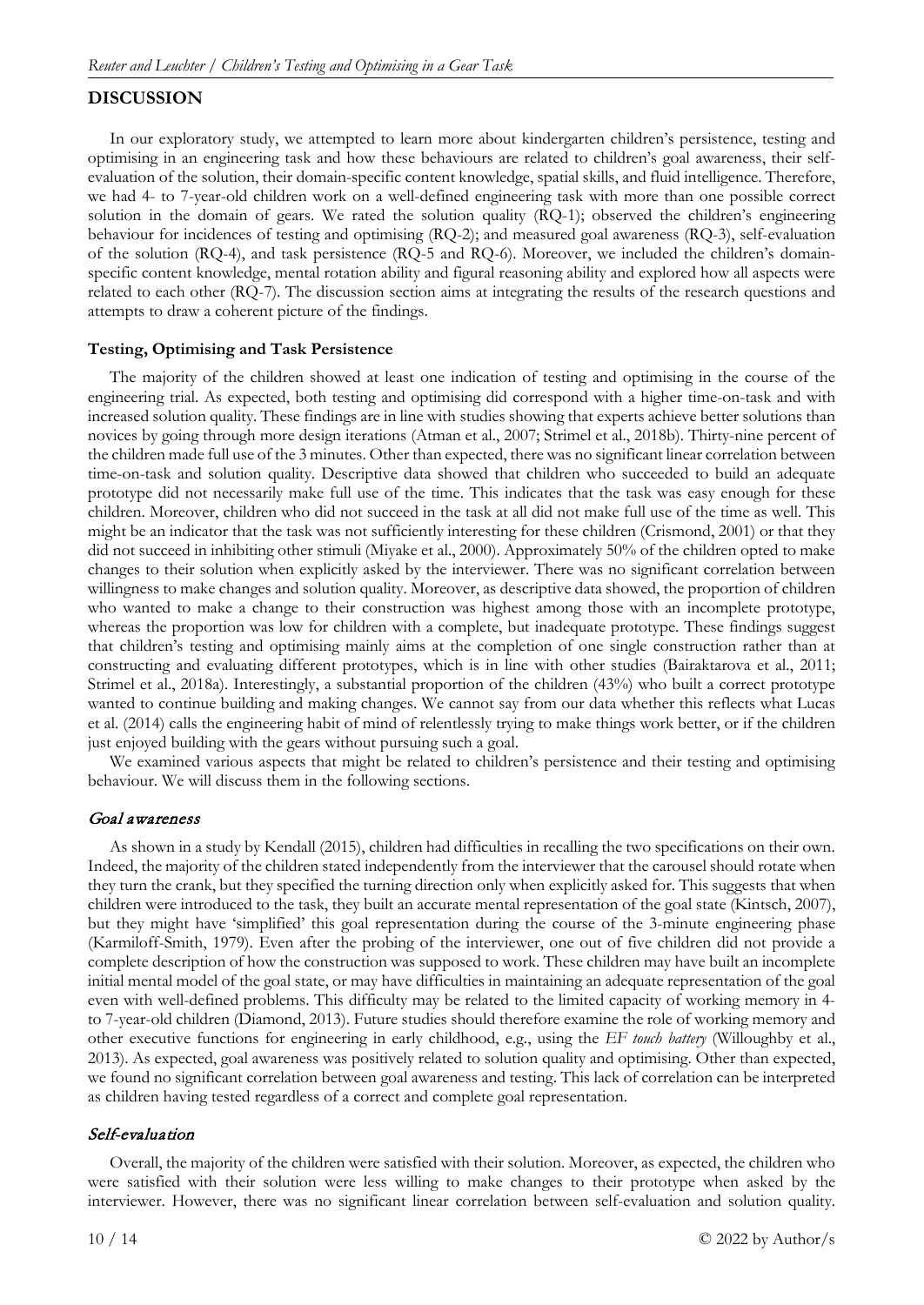Descriptive data rather showed indications of a u-shaped relation: both the children who built an adequate prototype and the children who finished trial 1 with constructions showing no evidence of a prototype were satisfied. In contrast, the proportion of satisfied children was lower among those who built an incomplete prototype or a complete but inadequate prototype. These findings are partly in line with research showing that self-evaluations of 4- to 7-year-olds might be unrealistically positive (Harter and Bukowski, 2015; Marsh et al., 2012; Oppermann et al., 2018). This bias in self-evaluation could be one reason why kindergarten children use little or no iterative approach when working on an engineering design task (Gold et al., 2020; Strimel et al., 2018a). However, as indicated by findings of Kendall (2015) and Lottero-Perdue and Tomayko (2020), children are willing to improve their solutions if the requirements are made clear to them and if they are instructed to test their solutions. In this respect, a methodological shortcoming of our study is the interviewer's question *"Are you satisfied with your solution?"*, which might be too general. If the question was put in relation to the demanded task specifications (e.g., *"Does your carousel turn in the demanded direction?"* or *"Compare your solution to the demanded requirements.*"), the children might be able to evaluate their solution in depth. However, since we stated the requirements a few seconds before, when probing for children's goal awareness, we assume that it was possible for the children to relate our question to the task specifications. Nevertheless, a future study could examine whether children come to a more realistic assessment if they are given an explicit criterion for evaluation (Crismond, 2001; Lottero-Perdue and Tomayko, 2020).

#### Domain-specific content knowledge

We found no significant correlations of domain-specific content knowledge with the other variables in our data. This result indicates that it was possible for the children to test and optimise and to succeed in building an adequate prototype, even without specific knowledge of meshed gears' turning directions. As can be seen in the descriptive data, among the children with the correct solution, one third of them had a correct, an incorrect or no apparent concept of gears' turning direction respectively. However, as Lottero-Perdue and Tomayko (2020) also note in their study, task characteristics might have elicited this result. In our study, it obviously was possible to solve the task in a short time. Exploring the gears and observing their behaviour thoroughly might have been sufficient to succeed. An indication of the relevance of this interpretation can be found in Schulz et al.'s (2007) findings that children are able to produce evidence to infer causal structures of a mechanism by thorough testing. However, the descriptive data also show that the better the solution, the greater the proportion of children with the correct concept on gears' turning direction. This is in line with studies indicating that prior-knowledge in the relevant science domain can contribute to better engineering processes and outcomes (Benjamin et al., 2010; Marcus et al., 2021). Future studies should therefore try to differentiate whether successful solutions are achieved through trial and error procedures or through the application of content knowledge. Moreover, upcoming research might investigate and compare kindergarten children's engineering behaviour in different science domains, e.g., the stability of block buildings (Weber et al., 2020), one-sided levers as simple machines (Leuchter and Naber, 2018), floating of objects (Hong and Diamond, 2012), and pursue two directions: (1) Studies should examine for different science domains whether kindergarten children can learn domain-specific content knowledge by being exposed to engineering design tasks (Lin et al., 2020; Penner et al., 1997). (2) Studies might compare children who received a training in the relevant domain-specific knowledge beforehand with children who did not receive a training (Benjamin et al., 2010; Marcus et al., 2021). This will provide insights into children's failure analysis and the role of domain-specific content knowledge for optimising.

### Spatial skills and fluid intelligence

Mental rotation ability did positively correlate to figural reasoning ability. Moreover, mental rotation ability was positively related to solution quality, indicating that children with better spatial skills achieved better solutions. This is in line with research suggesting spatial skills to be positively related with success in STEM (Wai et al., 2009). However, our study showed no significant correlation between spatial skills and testing and optimising. This is in contrast to findings from observations with older children (Ramey and Uttal, 2017). Furthermore, figural reasoning was not significantly related to any of the other variables. These findings indicate that children can engage with the engineering design process from an early age regardless of their spatial skills and their fluid intelligence, which is in line with observational studies of young children's engineering behaviour (for an overview, see Gold et al., 2020).

Our results highlight some practical implications. With respect to engineering intervention programs for kindergarten children, our findings emphasize the important role of teachers. They should learn techniques that help children to tackle challenges they might face with respect to persisting, testing and optimising, such as asking the children whether they remember the goal, helping them to retrieve the goal specifications, stating that nobody succeeds in the first attempt, and motivating them to remain on track (Lottero-Perdue and Tomayko, 2020).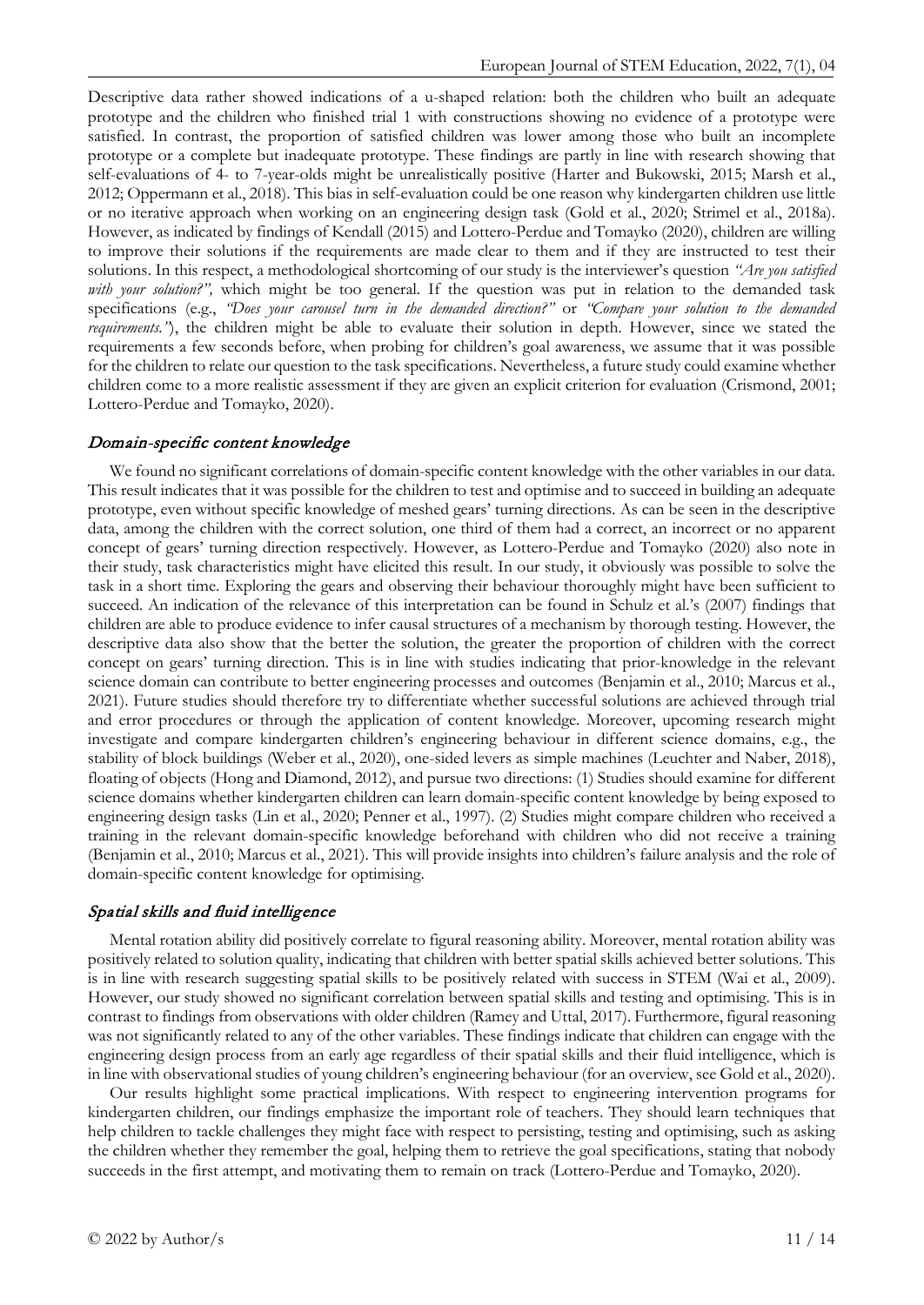#### **Limitations**

First, in the present study, the test power was limited; thus, we might not have discovered relations in our sample that exist in the population. A larger sample size would also allow us to apply path models to describe the directed dependencies among the variables. Moreover, with a larger sample size it might be worthwhile to examine whether there are (latent) "engineering profiles" among young children, e.g., children that stand out by their talent for thinking up creative solutions, whereas others are better at a critical evaluation, testing and optimisation of a solution. Second, we used only one engineering task in one domain (gears) with one aspect (turning direction). Future studies could use problems on the relative turning speed of gears. Third, we interpreted children's goal awareness, self-evaluation, and task persistence from our observations of the problem-solving process and from the children's answers to the interviewer's questions. This procedure seems to be appropriate as a first step in order to obtain an impression of which aspects might be relevant for children's testing and optimising behaviour. However, future studies should use standardized and validated test instruments to assess children's executive functioning, self-evaluation, and general task persistence. Fourth, the procedure we used in the present study did not allow us to measure competencies developed or demonstrated in group settings, which are important both in school settings and engineering practice, where communication and teamwork are essential (Lucas et al., 2014). Future studies might therefore use group settings as well.

However, to date, not many studies have been conducted in this area and with this age group. Therefore, we assume that the knowledge gained from our exploratory study is worthwhile. We have given the children a welldefined problem, conducted and videotaped the problem-solving process in a standardized way, developed a coding scheme to analyse children's testing and optimising and examined control variables. Thus, we were able to relate persistence and testing and optimising to solution quality and to the control variables. With our study, we have contributed to the development of further studies to investigate young children's EDP competencies as a relevant part of early STEM learning.

### **ACKNOWLEDGEMENTS**

We would like to thank the Deutsche Telekom Stiftung for funding the project. Moreover, we would like to thank Ornit Spektor-Levy from the School of Education at Bar-Ilan University for her help in developing the coding scheme. And of course, we would like to thank all the children who participated in our study.

#### **REFERENCES**

- Atman, C. J., Adams, R. S., Cardella, M. E., Turns, J., Mosborg, S. and Saleem, J. (2007). Engineering design processes: A comparison of students and expert practitioners. *Journal of Engineering Education*, 96(4), 359-379. <https://doi.org/10.1002/j.2168-9830.2007.tb00945.x>
- Bairaktarova, D., Evangelou, D., Bagiati, A. and Brophy, S. P. (2011). Early engineering in young children's exploratory play with tangible materials. *Children, Youth and Environments*, 21(2), 212-235.
- Benjamin, N., Haden, C. A. and Wilkerson, E. (2010). Enhancing building, conversation, and learning through caregiver-child interactions in a children's museum. *Developmental Psychology,* 46(2), 502-515. [https://doi.org/](https://doi.org/10.1037/a0017822) [10.1037/a0017822](https://doi.org/10.1037/a0017822)
- Bortz, J. and Lienert, G. A. (2008). *Kurzgefasste Statistik für die klinische Forschung: Leitfaden für die verteilungsfreie Analyse kleiner Stichproben* [Condensed statistics for clinical research: Guide to nonparametric analysis of small samples]. Berlin, Heidelberg: Springer Berlin Heidelberg.
- Bustamante, A., Greenfield, D. and Nayfeld, I. (2018). Early childhood science and engineering: Engaging platforms for fostering domain-general learning skills. *Education Sciences*, 8(3), 144. [https://doi.org/10.3390/](https://doi.org/10.3390/educsci8030144) [educsci8030144](https://doi.org/10.3390/educsci8030144)
- Cohen, J. (1960). A coefficient of agreement for nominal scales. *Educational and Psychological Measurement*, 20, 37-46. <https://doi.org/10.1177/001316446002000104>
- Crismond, D. P. (2001). Learning and using science ideas when doing investigate-and-redesign tasks: A study of naive, novice, and expert designers doing constrained and scaffolded design work. *Journal of Research in Science Teaching*, 38(7), 791-820.<https://doi.org/10.1002/tea.1032>
- Crismond, D. P. and Adams, R. S. (2012). The informed design teaching and learning matrix. *Journal of Engineering Education*, 101(4), 738-797.<https://doi.org/10.1002/j.2168-9830.2012.tb01127.x>
- Cross, N. (2008). *Engineering design methods: Strategies for product design*. New York, NY: Wiley. [http://www.loc.gov/](http://www.loc.gov/catdir/enhancements/fy0810/2008002727-d.html) [catdir/enhancements/fy0810/2008002727-d.html](http://www.loc.gov/catdir/enhancements/fy0810/2008002727-d.html)
- Diamond, A. (2013). Executive functions. *Annual Review of Psychology*, 64, 135-168. [https://doi.org/10.1146/](https://doi.org/10.1146/annurev-psych-113011-143750) [annurev-psych-113011-143750](https://doi.org/10.1146/annurev-psych-113011-143750)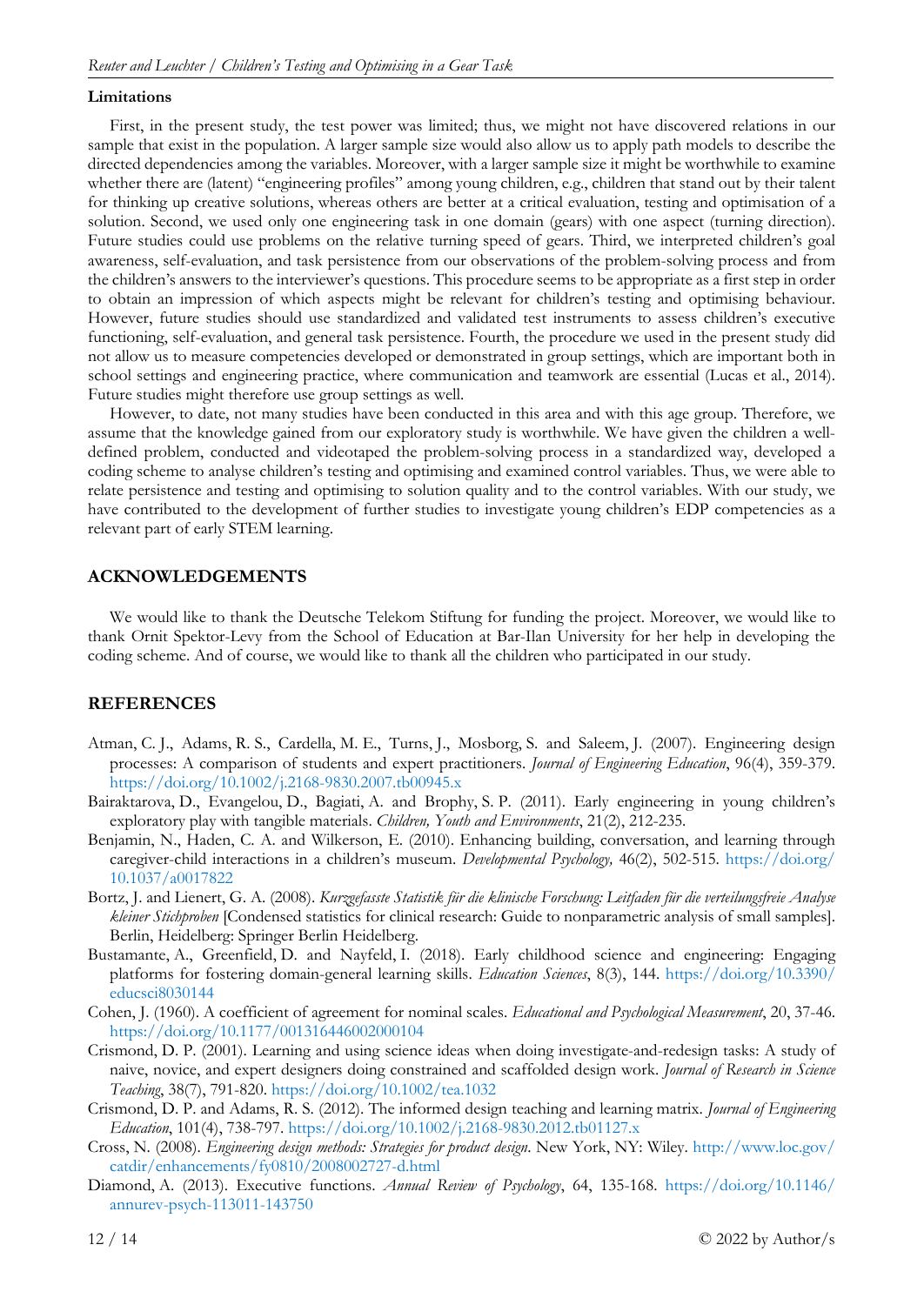- Dörner, D. and Funke, J. (2017). Complex problem solving: What it is and what it is not. *Frontiers in Psychology*, 8, 1153.<https://doi.org/10.3389/fpsyg.2017.01153>
- Ehsan, H., Rehmat, A. P. and Cardella, M. E. (2021). Computational thinking embedded in engineering design: Capturing computational thinking of children in an informal engineering design activity. *International Journal of Technology and Design Education,* 31(3), 441-464.<https://doi.org/10.1007/s10798-020-09562-5>
- Field, A. (2011). *Discovering statistics using SPSS: (and sex and drugs and rock 'n' roll)*. SAGE.
- Gold, Z. S., Elicker, J., Kellerman, A. M., Christ, S., Mishra, A. A. and Howe, N. (2020). Engineering play, mathematics, and spatial skills in children with and without disabilities. *Early Education and Development*, 38(2), 1- 17.<https://doi.org/10.1080/10409289.2019.1709382>
- Haluschak, E., Stevens, M., Moore, T., Tank, K., Cardella, M., Hynes, M., Gajdzik, E. and Lopez-Parra, R. (2018). Initial problem scoping in K-2 classrooms (fundamental) [Paper presentation]. *2018 ASEE Annual Conference & Exposition*. Salt Lake City, UT.<https://doi.org/10.18260/1-2--30663>
- Harter, S. and Bukowski, W. M. (2015). *The construction of the self: Developmental and sociocultural foundations*. Guilford Press.
- Hong, S. <sup>–</sup> Y. and Diamond, K. E. (2012). Two approaches to teaching young children science concepts, vocabulary, and scientific problem-solving skills. *Early Childhood Research Quarterly*, 27(2), 295-305. <https://doi.org/10.1016/j.ecresq.2011.09.006>
- John, M. ‑ S., Sibuma, B., Wunnava, S., Anggoro, F. and Dubosarsky, M. (2018). An iterative participatory approach to developing an early childhood problem-based STEM curriculum. *European Journal of STEM Education*, 3(3).<https://doi.org/10.20897/ejsteme/3867>
- Kaderavek, J. N., Paprzycki, P., Czerniak, C. M., Hapgood, S., Mentzer, G., Molitor, S. and Mendenhall, R. (2020). Longitudinal impact of early childhood science instruction on 5th grade science achievement. *International Journal of Science Education*, 42(7), 1124-1143.<https://doi.org/10.1080/09500693.2020.1749908>
- Karmiloff-Smith, A. (1979). Problem-solving procedures and children's construction and representations of closed railway circuits. *Archives of Psychology,* XLVII, 37-59.
- Kendall, A. (2015). Evaluate-and-redesign tasks: Using interviews to investigate how elementary students iterate (fundamentals), in *122nd ASEE Annual Conference & Exposition*, Seattle, Washington. [https://doi.org/10.18260/](https://doi.org/10.18260/p.24025) [p.24025](https://doi.org/10.18260/p.24025)
- Kintsch, W. (2007). *Comprehension: A paradigm for cognition*. Cambridge University Press.
- Landis, J. R. and Koch, G. G. (1977). The measurement of observer agreement for categorical data. *Biometrics*, 33, 159-174. <https://doi.org/10.2307/2529310>
- Lehrer, R. and Schauble, L. (1998). Reasoning about structure and function: Children's conceptions of gears. *Journal of Research in Science Teaching*, 35(1), 3-25. [https://doi.org/10.1002/\(SICI\)1098-2736\(199801\)35:1<](https://doi.org/10.1002/(SICI)1098-2736(199801)35:1%3c3::AID-TEA2%3e3.0.CO;2-X) [3::AID-TEA2>3.0.CO;2-X](https://doi.org/10.1002/(SICI)1098-2736(199801)35:1%3c3::AID-TEA2%3e3.0.CO;2-X)
- Leuchter, M. and Naber, B. (2018). Studying children's knowledge base of one-sided levers as force amplifiers. *Journal of Research in Science Teaching*, 33(10), 1099.<https://doi.org/10.1002/tea.21470>
- Lin, X., Yang, W., Wu, L., Zhu, L., Wu, D. and Li, H. (2020). Using an inquiry-based science and engineering program to promote science knowledge, problem-solving skills and approaches to learning in preschool children. *Early Education and Development*, 32(5), 1-19.<https://doi.org/10.1080/10409289.2020.1795333>
- Lottero-Perdue, P. S. and Tomayko, M. (2020). Kindergartners' engagement in an epistemic practice of engineering: Persisting and learning from failure [Paper presentation]*. The ASEE's Virtual Conference 2020.*  <https://doi.org/10.18260/1-2--34892>
- Lucas, B., Hanson, J. and Claxton, G. (2014). *Thinking like an engineer: Implications for the education system*. Royal Academy of Engineering.
- Marcus, M., Tõugu, P., Haden, C. A. and Uttal, D. H. (2021). Advancing opportunities for children's informal STEM learning transfer through parent-child narrative reflection. *Child Development,* 92(5), e1075-e1084. <https://doi.org/10.1111/cdev.13641>
- Marsh, H. W., Xu, M. and Martin, A. J. (2012). Self-concept: A synergy of theory, method, and application. In K. R. Harris, S. Graham and T. C. Urdan (eds.), *APA educational psychology handbook* (pp. 427-458). American Psychological Association. <https://doi.org/10.1037/13273-015>
- Miyake, A., Friedman, N. P., Emerson, M. J., Witzki, A. H., Howerter, A. and Wager, T. D. (2000). The unity and diversity of executive functions and their contributions to complex "frontal lobe" tasks: A latent variable analysis. *Cognitive Psychology*, 41(1), 49-100.<https://doi.org/10.1006/cogp.1999.0734>

NRC. (2013). *Next generation science standards*. National Academies Press.<https://doi.org/10.17226/18290>

OECD. (2018). *Early learning matters: The international early learning and child well-being study*. <https://www.oecd.org/education/school/Early-Learning-Matters-Project-Brochure.pdf>